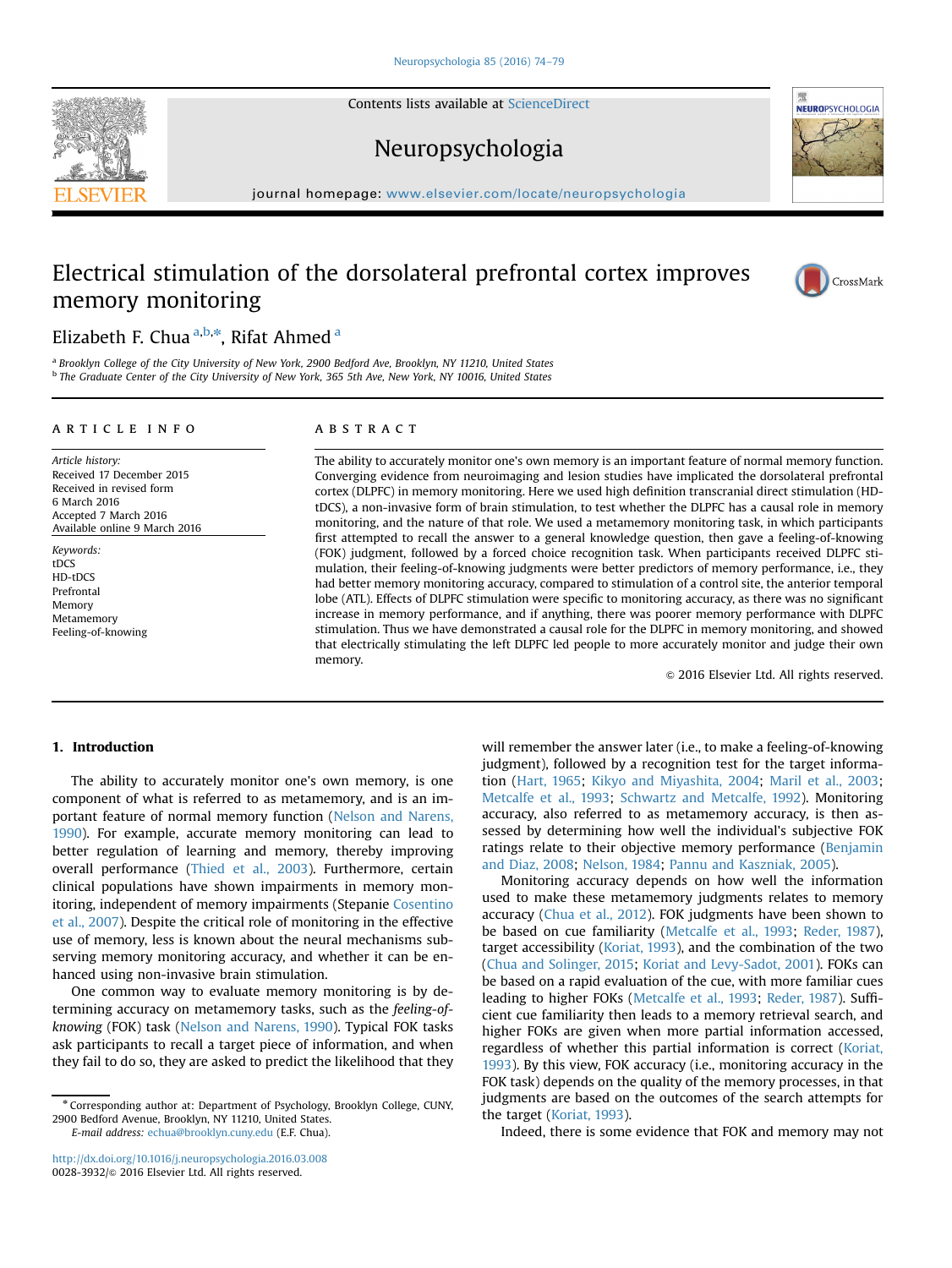be completely independent processes. Memory impairments have been associated with reduced FOK accuracy (Bacon et al., 1998; Perrotin, et al., 2007). However, other studies have shown that impaired memory does not have to be associated with reduced FOK accuracy (Schacter, 1983; Shimamura and Squire, 1986). For example, comparisons of Korsakoff's patients and other amnesics, both of whom had reduced memory performance, showed that only Korsakoff's patients showed impaired FOK accuracy (Shimamura and Squire, 1986). This difference was attributed to the frontal lobe pathology seen in Korsakoff's patients, but not in the other amnesics.

The role of the prefrontal cortex in FOKs may be related to its role in executive functioning (Fernandez-Duque et al., 2000; Pannu and Kaszniak, 2005; Perrotin et al., 2008; Shimamura, 2000; Souchay et al., 2000). Recent work using neuropsychological testing showed that executive functioning contributed to FOK accuracy, and that this effect was much larger than the contribution of memory ability (Perrotin et al., 2008). Furthermore, several neuroimaging studies have shown that activity in the DLPFC increases with increasing demands on retrieval monitoring (Dobbins et al., 2002; Gallo et al., 2010), with monitoring being one of the executive functions.

Many fMRI studies have shown greater activation with increasing levels of FOKs in many PFC subregions (Chua et al., 2009; Elman et al., 2012; Kikyo, Ohki, and Miyashita, 2002; Maril et al., 2005), and this tends to be most consistent in left lateral prefrontal cortex (Chua et al., 2009; Kikyo and Miyashita, 2004; Kikyo et al., 2002; Maril et al., 2003). There are several possible explanations for why activity in the PFC modulates with FOK: 1) activity in the PFC may provide an index of the subjective feeling per se (Chua et al., 2009), 2) activity in the PFC increases with retrieval monitoring demands (Henson et al., 2000; Henson et al., 1999), and trials with higher FOKs tend to require weighing and monitoring of more information, or 3) the PFC may modulate based on the amount of target information accessed and higher levels of FOKs may be associated with increased target access and partial retrieval (Maril et al., 2005).

The role of the PFC in FOKs has yet to be tested using noninvasive brain stimulation, which has become a useful tool in cognitive neuroscience research and has potential use for development as an intervention (Berryhill et al., 2014; Sparing and Mottaghy, 2008). Transcranial direct current stimulation (tDCS) involves passing a low level of current between stimulation and reference electrodes placed on the scalp, with the stimulating electrode typically being placed over the targeted brain region (for review, see Nitsche et al., 2008). Stimulation using a positively charged electrode, typically referred to as anodal stimulation, has been shown to increase neural firing rates, with after effects that last beyond the stimulation duration. Conventional tDCS typically places large electrodes that are spaced relatively far apart on the scalp, thereby stimulating both the targeted brain region and surrounding and connected structures (Bai et al., 2014). More focal methods of tDCS have been developed, termed High Definition tDCS (HD-tDCS), which use a  $4 \times 1$  ring electrode, and which better restricts the stimulation to the region of interest (Datta et al., 2009; Kuo et al., 2013).

In this study, we use HD-tDCS to test the whether or not the DLPFC has a causal role in the feeling-of-knowing using a general knowledge task, and to examine the nature of that role. We targeted the left DLPFC because it has modulated by level of FOK across multiple kinds of tasks (Reggev et al., 2011). Paralleling lesion studies that have compared patients with frontal and temporal lesions to examine metamemory versus memory contributions to FOK accuracy (Shimamura and Squire, 1986), we compared left DLPFC stimulation to left anterior temporal lobe (ATL) stimulation because the left ATL has been shown to be critical for semantic memory (Hodges et al., 1992; Mummery et al., 2000). If the role of the DLPFC in FOKs is to index the subjective feeling per se (Chua et al., 2009), excitation of the DLPFC should lead to higher FOKs compared to ATL and sham stimulation. In contrast, if the role of the DLPFC is in retrieval monitoring (Henson et al., 2000, 1999), then excitation of the DLPFC should lead to increased monitoring accuracy. Finally, if DLPFC activity relates to the amount of information accessed (Maril et al., 2005), then both DLPFC and ATL stimulation should lead to higher FOK ratings compared to sham, and potentially improved memory accuracy. In summary, the goals of this study were to use HD-tDCS to examine the role of the left DLPFC and left ATL in memory and metamemory for general knowledge questions.

#### 2. Materials and methods

#### 2.1. Participants

Thirty healthy, English speaking, right-handed, Brooklyn College students participated in this 3-session, research study for course credit (1 credit per hour) or for pay (\$15/h). Three participants failed to return for all three visits, and the data from the 27 participants (13F/14M, ages 18-25, Mean  $\pm$  SEM: 20.3 $\pm$ 0.31 years) who completed the study were analyzed. G\*Power 3.1 (Faul et al., 2007) was used to determine that data from 27 subjects were needed for 80% power to detect a medium-sized effect ( $\eta^2$ =0.06) for a repeated measures ANOVA with 1 group and 3 measurements. Participants were screened before each experiment to ensure they were suitable to participate. Participants were free from neurologic and psychiatric illness, nor had any open wounds on the scalp and/or face. Each participant provided written consent in a manner approved by the Human Research Protection Program at the City University of New York (CUNY).

#### 2.2. High definition transcranial direct current stimulation (HD-tDCS)

HD-tDCS was administered using the Soterix  $4 \times 1$  adaptor for the Soterix  $1 \times 1$ tDCS Low-Intensity Stimulator (Model 1224-B, Soterix Medical, New York, NY). For DLPFC and sham stimulation sessions, the anode was placed at the F3 position (using the 10-20 system) and 4 return electrodes were placed at positions AF3, F1, F5, and FC3. For ATL stimulation, the anode was placed at T7 and 4 return electrodes were placed at FT7, FT9, C5, and TP7. The stimulation electrodes were sintered Ag/AgCl ring electrodes (outer radius: 12 mm; inner radius 6 mm). The electrodes were fixed on an EEG cap with HD Electrode holders (Soterix Medical, New York, NY) and filled with Signa Gel to ensure electroconductivity to the scalp. In each montage, the anode was set to deliver a total current of 2 mA, and the return electrodes shared the same current intensity (0.5 mA each). These montages were chosen based on computational models that generated stimulated current maps using HDExplore (Soterix Medical, New York, NY) that showed good current flow in the left DLPFC and left ATL, respectively (Fig. 1). During active stimulation, participants received 2 mA of stimulation for 20 min, whereas during sham stimulation, the current ramped up to 2 mA and then back down during the first  $\sim$ 30 s, remained at 0.1 mA for 19 min, and then ramped up to 2 mA and down again at the end of the sham period for the last 30 s. Participants completed 3 sessions, approximately one week apart, and typically at the same time of day, with separate DLPFC, ATL, and sham HD-tDCS sessions; sessions were counterbalanced for stimulation and list order across subjects.

#### 2.3. Stimuli and procedure

Stimuli consisted of 300 general knowledge questions that had previously been normed using a CUNY sample (Mangels et al., 2015), and were presented using Psychopy (Peirce, 2007). There were 4 additional practice questions used to familiarize participants with the task.

HD-tDCS began at the start of the general knowledge task. After the instructions, participants first viewed a general knowledge question on the screen and were asked to recall the answer and type it in. If they did not know the answer, they were instructed to type "idk" to indicate "I don't know." After 45 s, or a subject response, the trial advanced. This was followed by a FOK judgment, in which they had a maximum of 30 s to indicate the likelihood that they would recognize the correct answer on a 1–10 scale. This was then followed by a recognition judgment in which they had a maximum of 15 s to choose which among 4 answers was the correct answer to the general knowledge question. One of the answers was the correct answer, and the three incorrect answers were the most frequently given incorrect answers given by other CUNY students (Mangels et al., 2015). There were 100 questions per session, and the three sets of questions were matched on difficulty based on previous norming with CUNY students. Stimulation condition and